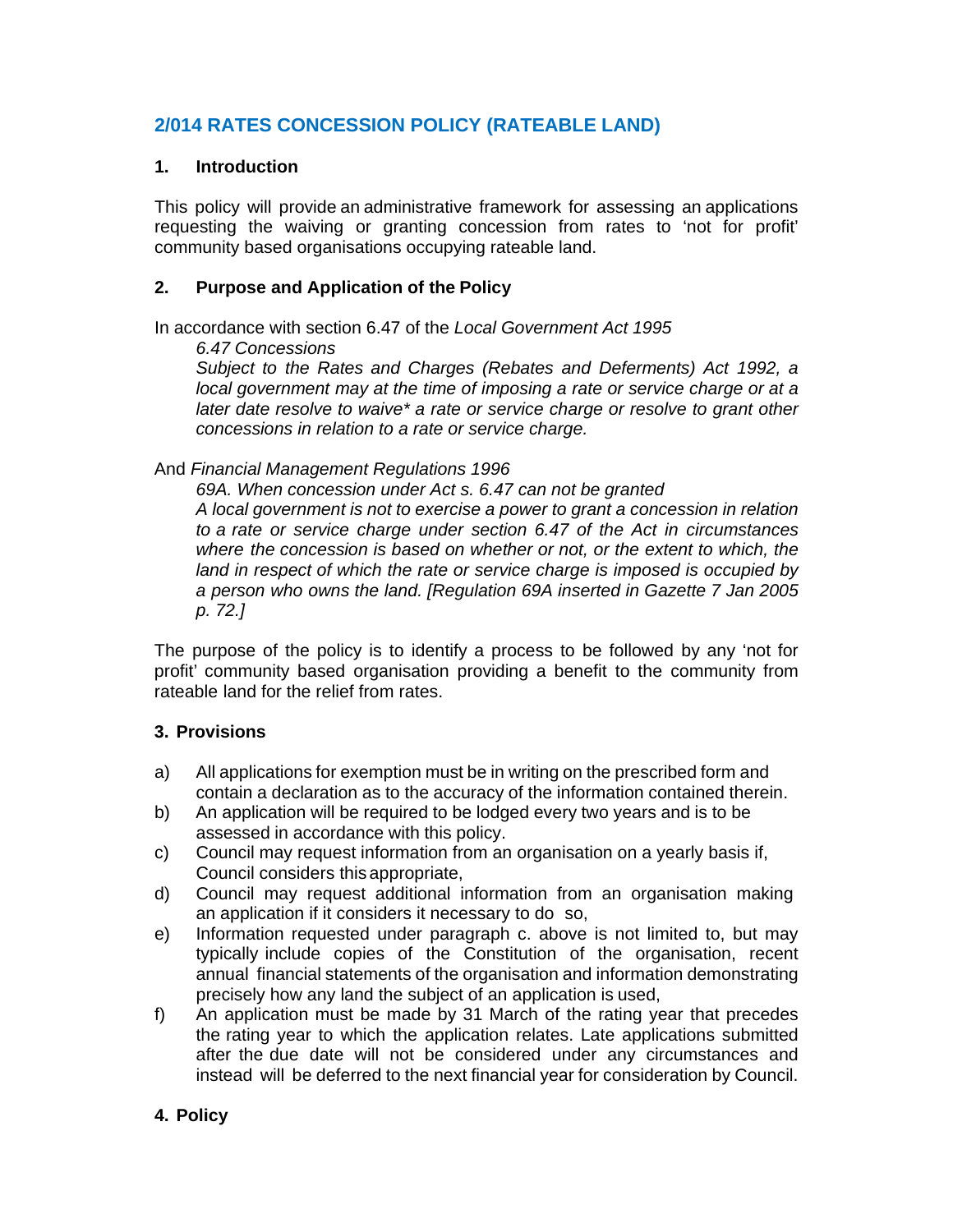It is the policy of the Town of Port Hedland that any concession of rates in respect of any rateable land in the Council area will be available only when the applicant satisfies the requirement of this Policy.

**Page 87 of 218**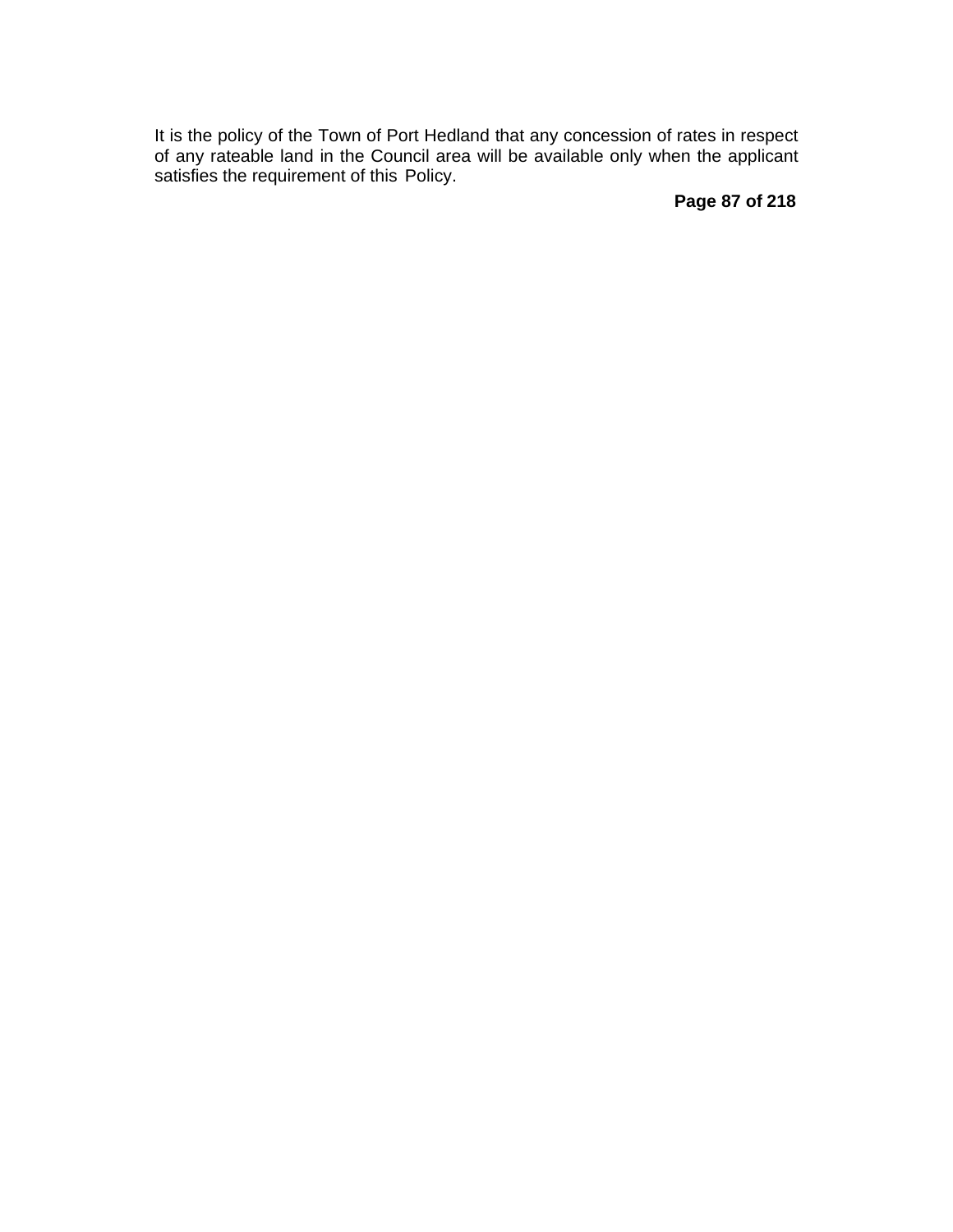### **TOWN OF PORT HEDLAND POLICY MANUAL**

Rates concessions will only be provided to community groups or associations that operate as a body corporate or an Incorporated Association and not to an individual.

The Town of Port Hedland will determine what is of benefit to the community for the purpose of this policy.

Rates concessions for residential properties not used in the primary service delivery of the community group or association's activities or services will not be eligible for a concession.

Community groups or associations, that in the opinion of the Council, provide activities, which are not core activities, and are in direct competition with a service provided by any established private operator within the district, will not be eligible for a rates concession.

The percentage ranges from 50% to 100% of the rates that are payable. Whether a concession is granted in response to an application or, if a concession is granted, the percentage of the rates that may be waived, is entirely at the discretion if Council and the granting of a concession in any year, will not guarantee that any future concessions will be granted.

To apply for an exemption under this policy, the owner of the property must be listed as a Charitable Institution as well as use the property for a charitable purpose only.

The following organisations may be registered as charitable institutions:

- religious bodies
- public benevolent institutions
- universities and university colleges (not charitable institutions for payroll tax)
- primary and secondary schools
- kindergartens
- institutions that
- mainly care for sick, aged or infirm persons
- relieve poverty
- provide full-time care for children (e.g. foster homes)
- are primarily charitable or for the public good (the principal object or pursuit must not be leisure, recreational, social or sporting).